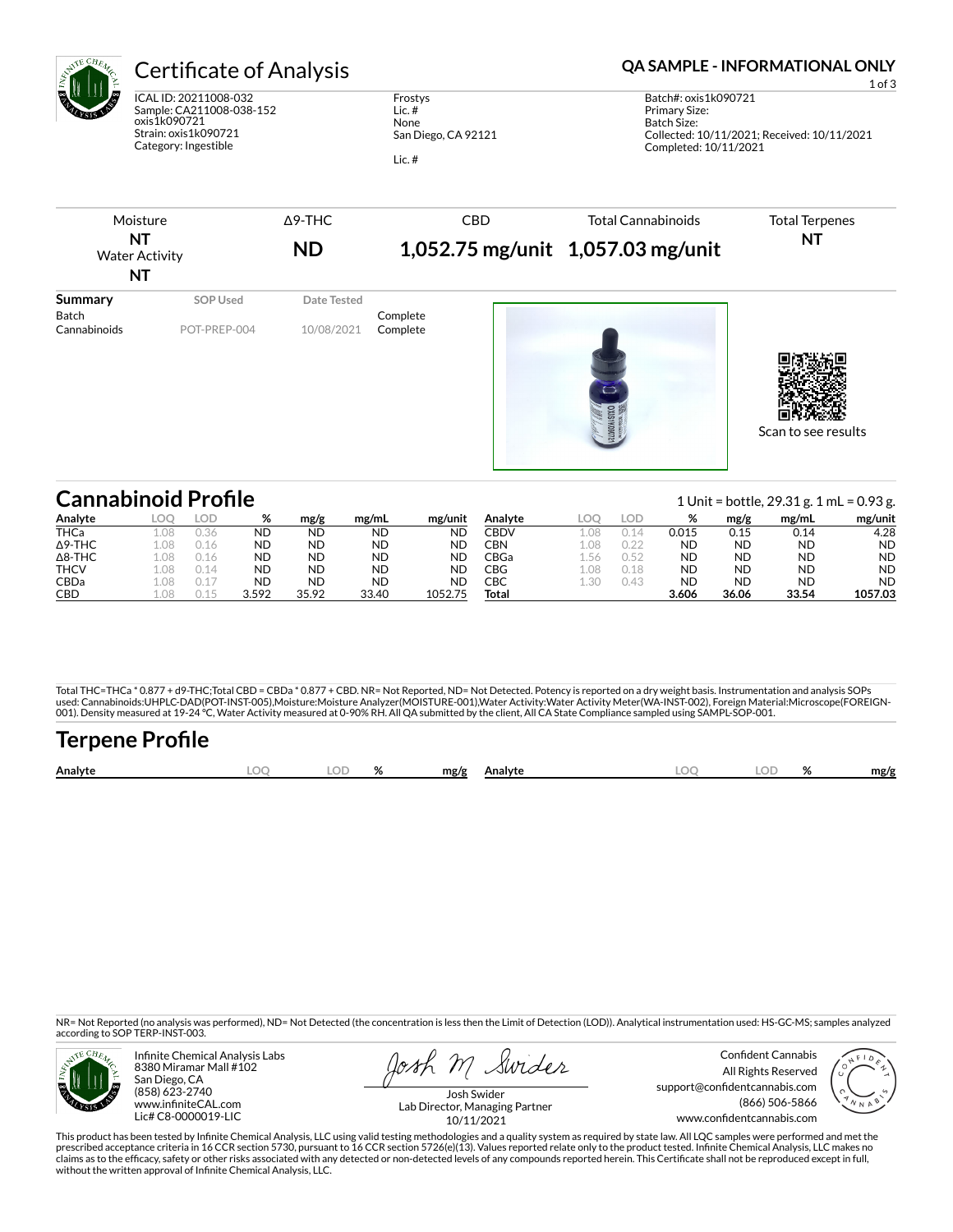| AVTE CHEAT       | er                                  |
|------------------|-------------------------------------|
| <b>MAG</b><br>ï۴ | <b>ICAL II</b><br>Sample<br>oxis 1k |

**RE** Ę

D: 20211008-032 e: CA211008-038-152 oxis1k090721 Strain: oxis1k090721 Category: Ingestible

Frostys Lic. # None San Diego, CA 92121

Lic. #

## **CONTRIGUES Analysis CHA SAMPLE - INFORMATIONAL ONLY**

2 of 3 Batch#: oxis1k090721 Primary Size: Batch Size: Collected: 10/11/2021; Received: 10/11/2021 Completed: 10/11/2021

### **Residual Solvent Analysis**

|  | Category: | ~~<br>J.<br>--- | Limit | Status | Category | OC | LOD | Limit. | Status | Category $\angle$ | $\sim$ | LOD. | Limi | . .<br>Status |
|--|-----------|-----------------|-------|--------|----------|----|-----|--------|--------|-------------------|--------|------|------|---------------|
|--|-----------|-----------------|-------|--------|----------|----|-----|--------|--------|-------------------|--------|------|------|---------------|

NR= Not Reported (no analysis was performed), ND= Not Detected (the concentration is less then the Limit of Detection (LOD)). Analytical instrumentation used: HS-GC-MS; samples analyzed according to SOP RS-INST-003.

### **Heavy Metal Screening**

| $\cap$<br>$\sim$<br>10<br>Limit<br>LU<br>$ \sim$<br>$\sim$<br>$\overline{\phantom{a}}$ | Status |
|----------------------------------------------------------------------------------------|--------|
|----------------------------------------------------------------------------------------|--------|

NR= Not Reported (no analysis was performed), ND= Not Detected (the concentration is less then the Limit of Detection (LOD)). Analytical instrumentation used: ICP-MS; samples analyzed according to SOP HM-INST-003.

## **Microbiological Screening**

**Result Status** 

ND=Not Detected. Analytical instrumentation used:qPCR; samples analyzed according to SOP MICRO-INST-001.



Infinite Chemical Analysis Labs 8380 Miramar Mall #102 San Diego, CA (858) 623-2740 www.infiniteCAL.com Lic# C8-0000019-LIC

Swider

Confident Cannabis All Rights Reserved support@confidentcannabis.com (866) 506-5866 www.confidentcannabis.com



Josh Swider Lab Director, Managing Partner 10/11/2021

This product has been tested by Infinite Chemical Analysis, LLC using valid testing methodologies and a quality system as required by state law. All LQC samples were performed and met the prescribed acceptance criteria in 16 CCR section 5730, pursuant to 16 CCR section 5726(e)(13). Values reported relate only to the product tested. Infinite Chemical Analysis, LLC makes no<br>claims as to the efficacy, safety o without the written approval of Infinite Chemical Analysis, LLC.